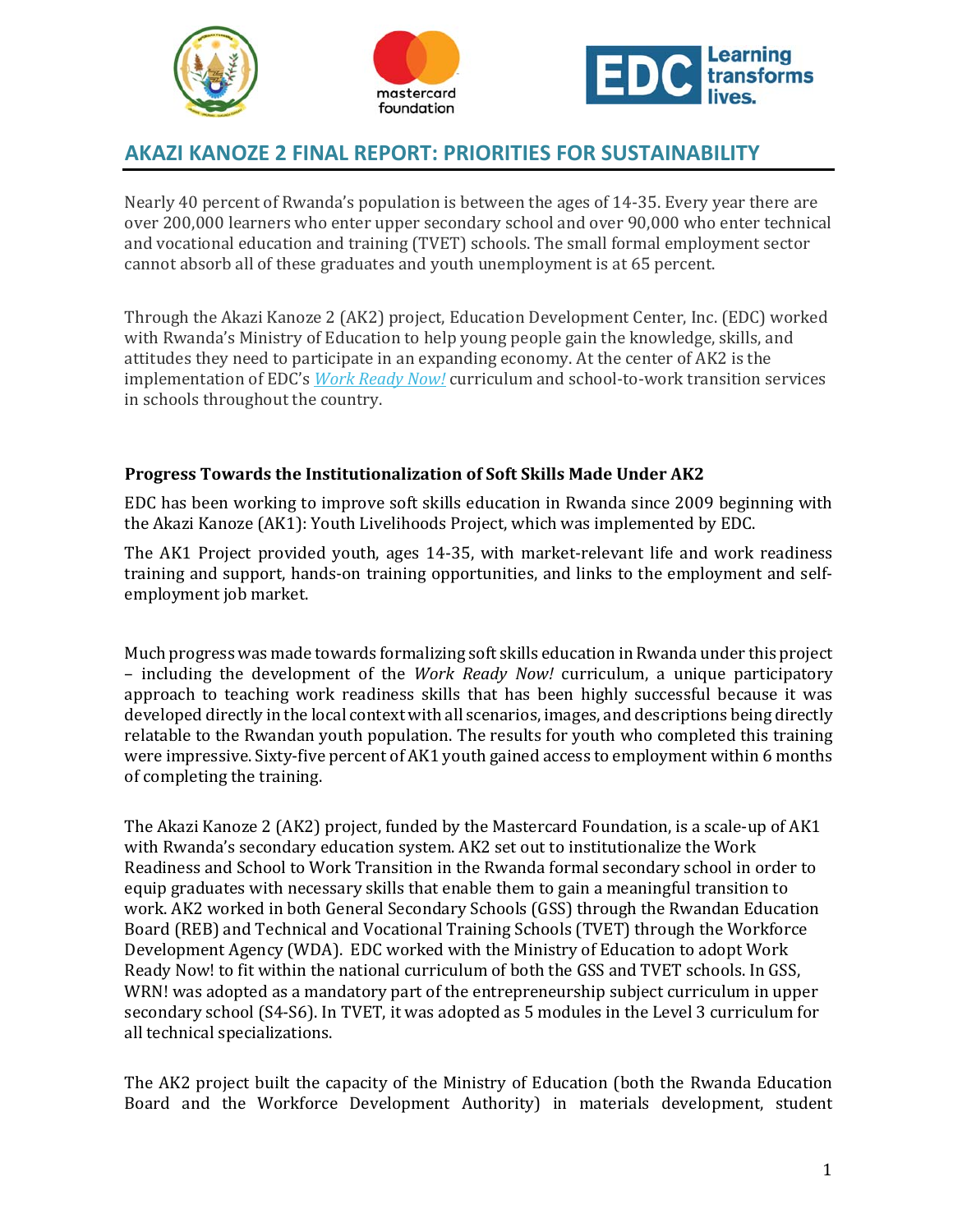assessment, and teacher training with the longer term goal of sustaining the delivery of these programs nationally. During AK2, EDC and its implementing partner organizations trained District and Sector education officers, school managers, and teachers to deliver School to Work Transition (STWT) programming and work readiness training, based on the Work Ready Now!

The STWT program was developed and refined during AK2 to fit the needs of the school systems. In the latest iteration of the program, Work Based Learning (WBL), students identify opportunities to visit or shadow various workplaces, and set up short work experiences such as internships. Students can then pursue an employment opportunity at one of those workplaces, or pursue a more entrepreneurial approach and establish their own business.

The Akazi Kanoze model and associated brand has been uniquely successful in Rwanda as evidenced in the full vertical scale-up of soft skills training which was accomplished under AK2 project, when the *Work Ready Now!* curriculum was fully institutionalized and embedded in the Rwandan national curriculum. Now, all students – regardless of whether they are learning at a general secondary or TVET school – will have access to meaningful work readiness training during their education where they will gain applicable skills to help them effectively access employment, self-employment, or further education opportunities upon graduation.

In addition to seeing the institutionalization of the *Work Ready Now!* Curriculum with all Rwandan secondary students and vocational technical students receiving work readiness during class time, AK2 saw a number of other successes. Since July 2014, AK2 partners have trained over 700 teachers and Ministry Officials and participating AK2 schools have successfully trained over 30,000 students in work readiness. To date, a total of 8,063 AK2 students have participated in a work-based learning opportunity to gain practical on-the-job experience to help them transition to work. Notably, a randomized control trial found that AK2 youth are **8% more likely to be employed than youth who did not participate.** For young women, the number jumps to **12% of women participants who are more likely to be employed** than women that did not participate in the program.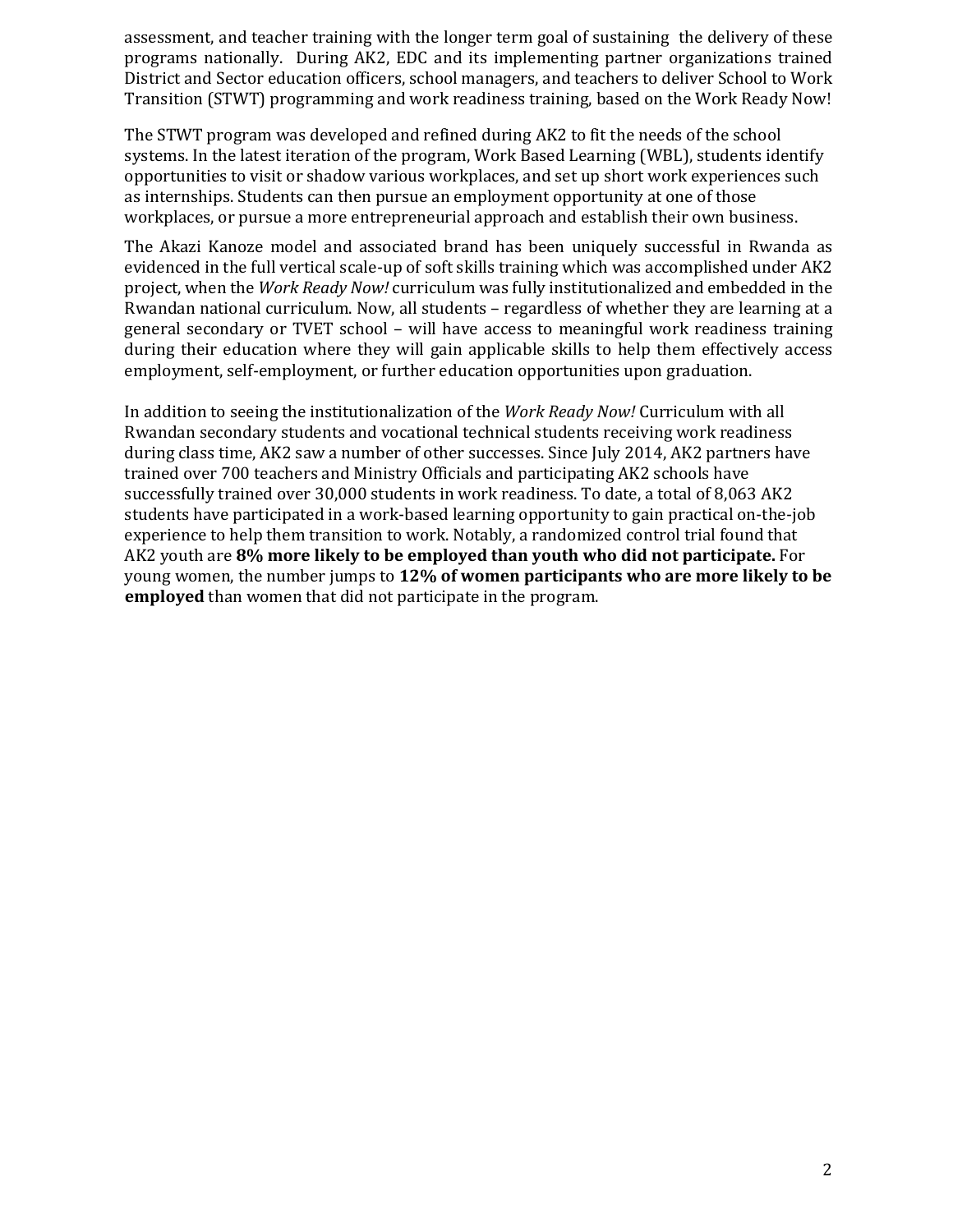### AK2 Accomplishments

- Developed national curricula materials based on EDC's *Work Ready Now!* employability program.
- Oversaw the implementation of the Akazi Kanoze program in secondary and technical vocational schools across the country
- Supported the Ministry of Education in materials development, assessment, and teacher training
- Trained over 700 teachers and Ministry Officials
- Trained over 30,000 students in work readiness
- Created a public data dashboard to improve policy decision making
- Equipped secondary school and TVET students with market-relevant and transferable skills
- Implemented school-to-work transition through work-based learning in 150 schools in Kigali and Southern Province
- 8,063 AK2 students participated in a work-based learning opportunity to gain practical on-the-job experience to help them transition to work
- Published research on the impact and cost-effectiveness of AK2
- Published a Randomized Control Trial report demonstrating that AK2 youth have larger gains in work readiness competencies than a young person who did not participate in the program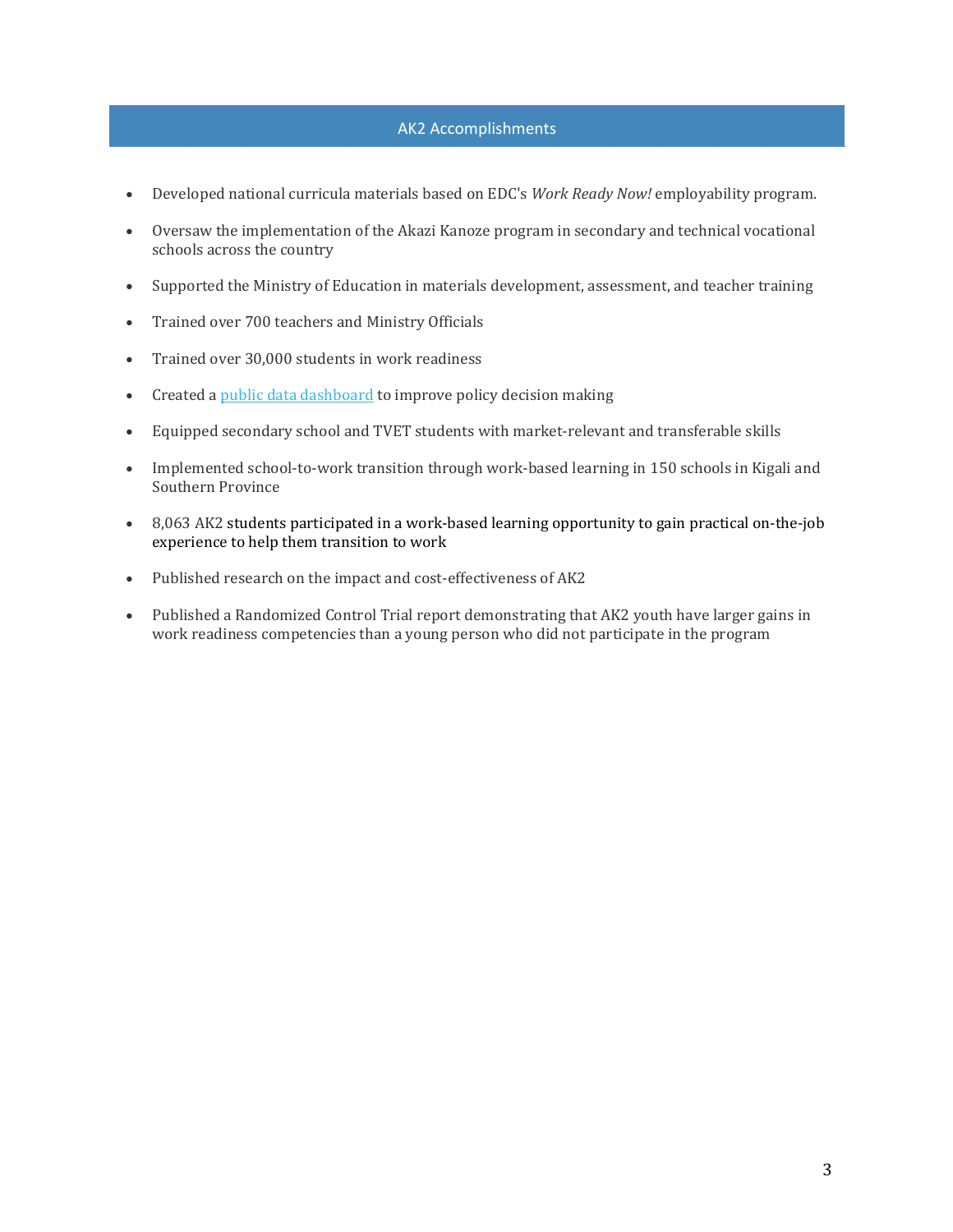### **The Way Forward**

Much was achieved under Akazi Kanoze 2; and, most importantly, the work will not stop after the official closing of the project on December 31, 2017. Both REB (Rwanda Education Board) and WDA (Workforce Development Authority) are committed to continuing to carry out quality work readiness training in all secondary schools in Rwanda. However, after various learning assessments with important stakeholders of the project (students, teachers, school administrators, and private sector members) in addition to retreats with REB and WDA staff, it is clear that more work remains to be done to ensure a clear transition towards full and sustainable institutionalization of soft skills and work readiness education in Rwanda.<sup>1</sup> In this memo, key recommendations are offered to strengthen and sustain work readiness education in Rwanda. 

### **RECOMMENDATIONS**

 

To ensure that soft skills continue to be taught effectively in Rwanda, the following priorities and associated recommendations need to be considered:

**1. Continue to provide capacity building to REB and WDA as they seek to fully institutionalize what was established under AK2. REB and WDA will continue to need** capacity building to be able to sustain the quality of work started under the Akazi Kanoze 2 project. Now that the work-readiness curriculum has been embedded in the national curricula, both REB and WDA have taken a high level of ownership of the process and are committed to prioritizing effective soft skills education in Rwanda. However, this type of education is still new and it will be key for REB and WDA to provide systemic support in this area so that the results seen under AK2 will continue for future cohorts of Rwandan students.

During collaborative discussions with both REB and WDA at retreats hosted by the project, several specific recommendations were discussed on how to ensure consistent school monitoring and continuous teacher follow up which are critical areas to ensure quality soft skills education in Rwanda. First, they suggested developing a system by which lead trainers on the work-readiness curriculum are trained at the district level, so that they in turn can follow up on teachers within their locale. Many lead trainers were trained during AK2, but this would require developing some sort of system within REB and WDA where the lead trainers could be formally sent out to conduct refresher trainings and evaluations. Secondly, REB and WDA both indicated the need to encourage head teachers and Deans of Studies to take ownership of the work readiness modules and implementation. Some teachers noted that even the time-frame of when work-readiness lessons and activities were to be implemented was not well-defined. (As discussed below, this is especially true for work-based learning.) Thirdly, REB and WDA recognized a need to continue to track the impact of the workreadiness training on students so that could have data and insight to use when making future decisions on soft skills education.

Capacity building of REB and WDA will be key to the sustainability of the results achieved under AK2 and a clear strategy needs to be developed to ensure this is carried out.

 $1$  For a description of how the internal and external learning reviews were conducted in addition to the REB and WDA retreat, please see the appendix.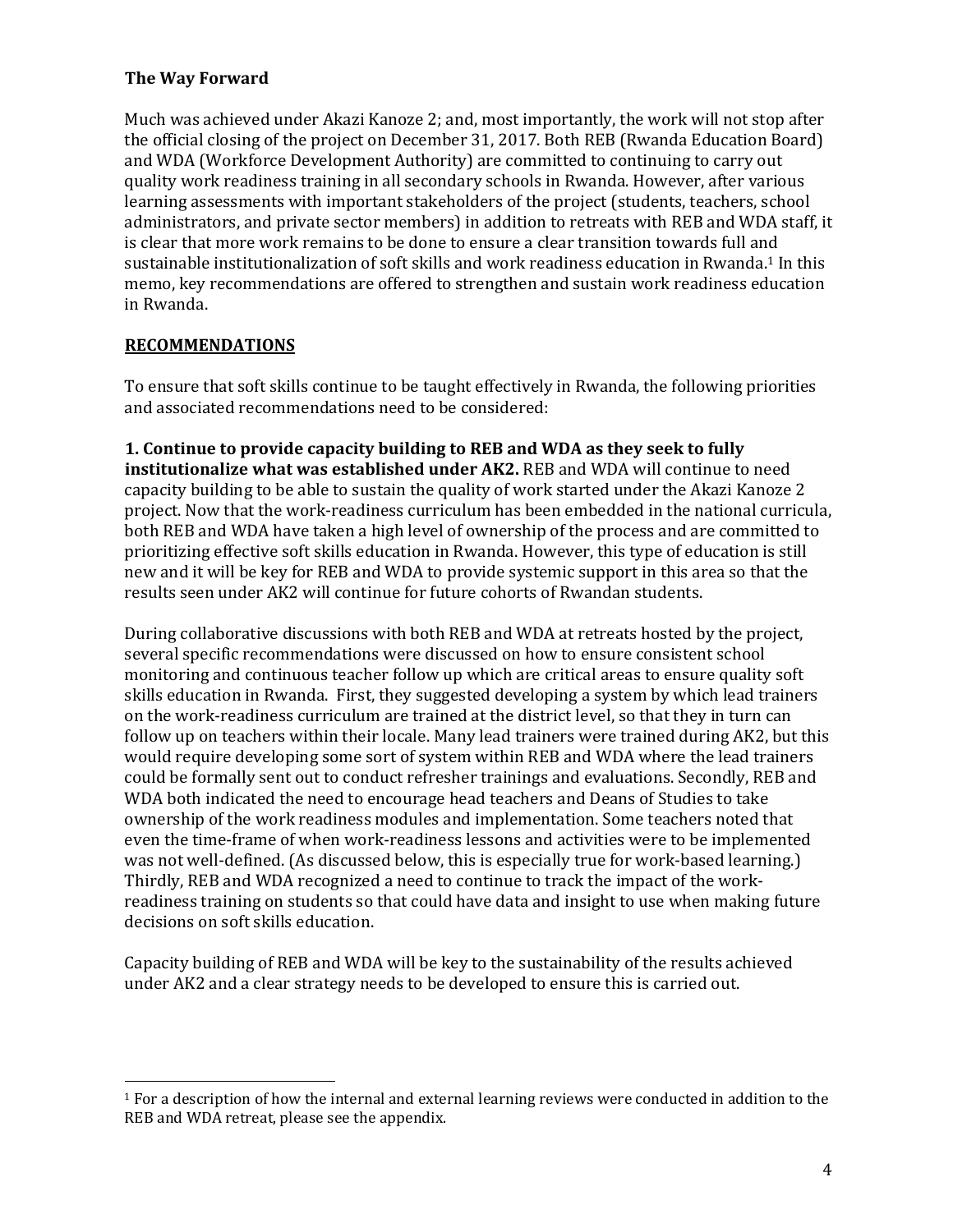# **2. Integrate work‐based learning into REB and WDA curricula**

During the AK2 project, an innovative addition to the Work Ready Now! curriculum was developed: work-based learning. After completing the work readiness curriculum, students are encouraged to go out to their communities and gain real work exposure by participating in job observations, brief hands-on job training, or internships.

The concept of how to formalize work-based learning developed over the life of the project and wasn't fine-tuned until the final year. Thus, unlike the work-readiness content, workbased learning modules are currently extracurricular in REB and WDA schools. There is a need for REB to review work-based learning and decide if it should be integrated, and if so, where. This decision would then initiate a revision and adaptation process similar to what happened with the work-based learning content in the entrepreneurship syllabus. There is already a high level of interest from WDA to integrate work-based learning in the curriculum, and the process was already initiated to align the modules to the existing work readiness modules.

Both REB and WDA recognized that it will be essential to heighten collaboration with the private sector if work-based learning is to be rolled out effectively. This would involve building the capacity of REB and WDA so that they could effectively mobilize districts, schools, parents, and the private sector to provide support as students go and look for work exposure opportunities during their holidays.

The EDC office collected some data on the first group of student who completed work-based learning over their December – January 2017 holiday break to better understand how this process is happening at the school level. However, further time and resources will be needed to complete this vertical scaling process.

# **3. Improve best practices and reach of school‐based in‐service training**

Recently REB created a new Competence-Based Curriculum (CBC) and during this process they worked with schools and teachers to develop a strategy for School-Based In-service Training (SBI) which is a peer-learning training model that encourages teachers and administrators to share skills and knowledge they learn in trainings with other teachers.

AK2 supported REB in CBC training and SBI monitoring by creating a cohort of Lead Trainers in 11 districts after training them in how to plan and facilitate CBC lessons and SBI trainings at their schools. While conducting these trainings, the following challenges in implementing regular SBI trainings were identified: i) lack of time - teachers have many competing priorities and few free periods to fit in training time, ii) incentivization - motivating teachers to do more than they already are without compensation is a barrier, and iii) lack of budget  $-$  it was difficult for teachers to collaborate with other schools due to transportation costs.

Based on these observations, in addition to suggestions from the REB retreat, the following are recommendations on what needs to be done to enhance SBI in Rwanda:

- Although the Continuous Professional Development guidelines already exist as a tool for SBI, a more practical guide with tools on how to implement and monitor in-service training in schools is needed.
- Strategies need to be developed to more fully integrate SBI into the schools. This could involve developing appropriate teacher incentives as well as integrating SBI into performance contracts of Head Teacher, SEOs, and DD's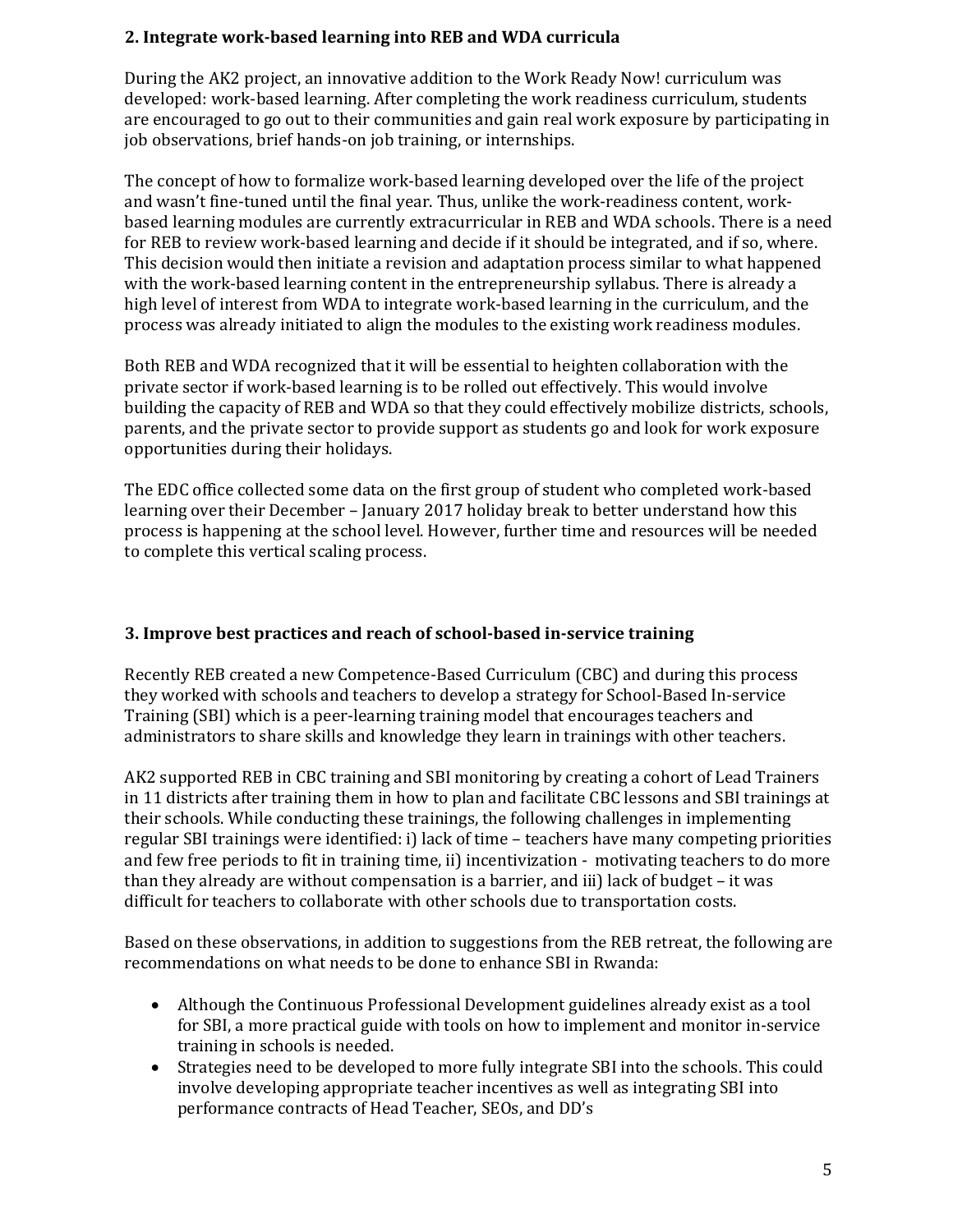• REB expressed the need to develop District Coordination Committees in charge of overseeing the quality of continuous professional development that will need training and mentoring as the new policy is rolled-out and standardized.

### **4. Continue supporting teachers who are doing the direct implementation of the work‐ readiness training**

In addition to improving SBI, further strategies need to be developed to ensure that teachers are incentivized and motivated to carry out the work readiness training, particularly if the work-based learning modules are embedded into the curriculum as this will require extra student support for teachers. A better structure also needs to be developed to monitor that the work-readiness training is being carried out as it should be. During AK2, District Steering Committees were developed to monitor the implementation of work-readiness training in all AK2 schools. Making these committees truly sustainable remains a challenge, due to many competing priorities at the district level. Going forward it will be critical to explore the best ways to integrate WR content in the training of trainers for WDA and for pre-service training for teachers in the REB system. Thirdly, schools and teachers were adamant that they needed the work-readiness curriculum reference materials in order to be able to teach the material effectively. A hard copy of the reference materials was provided to each school in Rwanda under AK2, but this will need to be expanded as new schools are added to REB and WDA.

### **5. Continue to ensure students have access to the resources they need in order to be able to effectively pursue work exposure opportunities**

During the AK2 external learning review, student representatives determined that there are some areas where they felt students could use more support as they explore work-readiness and work exposure opportunities. The first was to create some sort of nationwide platform which encourages youth to explore their career passions. They noted that many students wish they could get more career guidance and support from their parents. Others pursuing workbased learning opportunities noticed that many employers they approached weren't familiar with the idea of taking in a young person for work exposure and suggested national sensitization campaigns be developed to help the community better understand what students are trying to do after completing work readiness training. Secondly, students advised that a strategy be developed to help youth gain access to small loans and financing. Many youth were inspired to start small businesses after completing the work-readiness training, but felt that lack of access to finance was hindering them from growing their businesses. Youth-friendly services are currently being explored under the Huguka Dukore project, implemented by EDC, but there is a need to determine how those services might apply to students who are in school. Finally, youth suggested that alumni networks be developed so that work-readiness graduates can support each other and other younger students to spread the impact of very successful youth.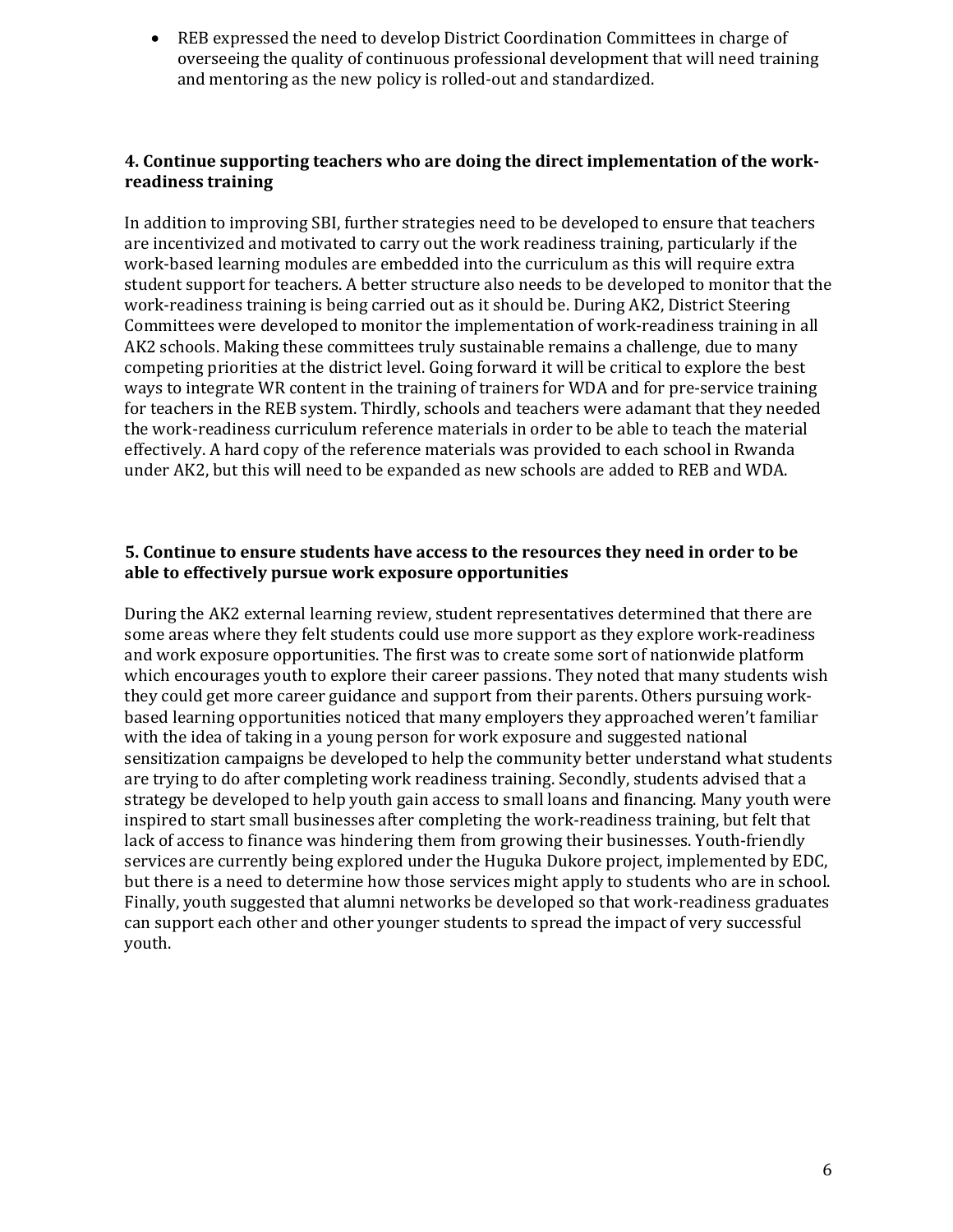#### **6. Continue to engage key stakeholders like the private sector and parents as school‐to‐ work transition expands and work‐readiness becomes part of all communities**

Parents, employers and communities at large were instrumental in helping students conduct work exposure and gain work experience during the school-to-work transition process. To ensure that school-to-work-transition remains demand driven, employers and parents need to continue to be engaged in the policy reform effort and roll-out of the CBC. Without the support and understanding of parents and employers, the horizontal scaling of school-to-work transition will be challenging. AK2 did a good job of engaging key stakeholders, but more time needs to go into this effort as the Ministry of Education's support for institutionalization of work-based learning as a means of contributing to student career guidance and planning is very high.

During the external learning review, some members of the private sector also suggested a few opportunities for continuing to engage the private sector. First, they recognized a need for internship management trainings as many private employees are not familiar with having interns and don't always know how to establish a mutually beneficial working relationship. Secondly, they suggest developing some sort of portal to bring together key stakeholders in the continued work-readiness and work-based learning training. This would be an online platform where students could connect with potential employers to search for work experiences in addition to engaging parents and teachers. Finally, they suggested that REB and WDA continue to consult the private sector as they carry out the work-readiness training so that it can continue to reflect the most current needs of the private sector as the market continues to change and develop.

### **CONCLUSION**

Much has been accomplished under AK2 and the impact that strong work-readiness training could have on the future youth of Rwanda is promising. However, it is critical that further follow-up and capacity building be undertaken in the trajectory towards sustainability in order for the quality of results under AK2 to be maintained under the MINEDUC take-over of work readiness training in the formal education sector. The education system needs to be further strengthened to support students to develop and internalize the knowledge, skills, and attitudes they are gaining through these innovative and effective programs.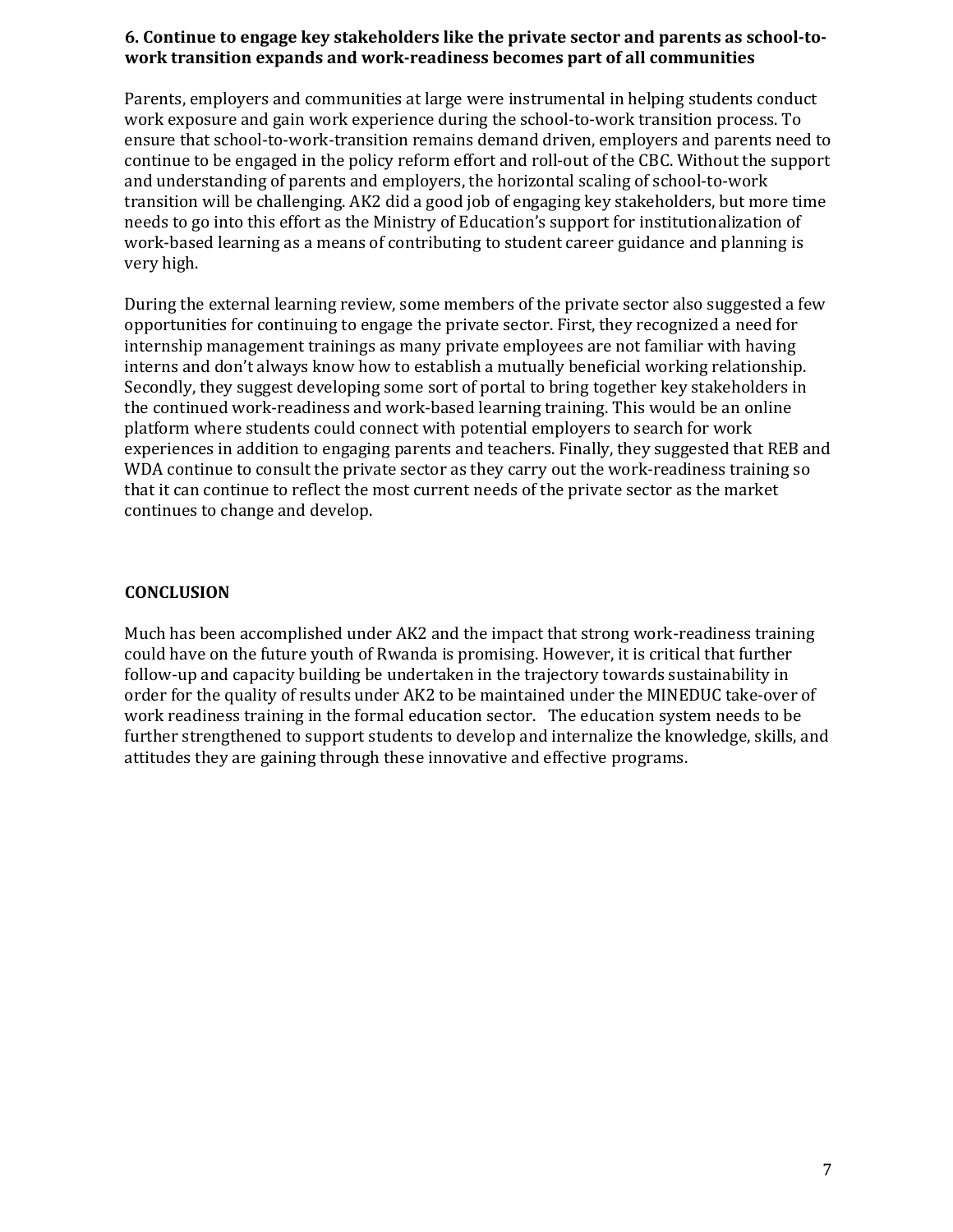### **ANNEX**

Below is a brief summary of the internal learning review, external learning review, and REB/WDA retreats that the above recommendations were gathered from:

# **Internal Learning Review**

The first step of the Akazi Kanoze 2 process evaluation was the internal learning review which brought together EDC staff and implementing partners (IPs) to review AK2 project interventions, reflect on what worked and what did not, and make recommendations for the future.

#### **Overview of Learning Review Process:**

Before attending the internal learning review workshop, IPs were asked to submit written responses to questions about project successes, challenges, and lessons learned. At the day-long workshop, participants reviewed these responses and agreed on the most important priorities for moving forward as outlined below.

#### **Key Attendees:**

- 8 EDC Rwanda Staff

- 16 technical staff from implementing partners including representatives from CRS, AVSI, HPA, Frontiers and AKA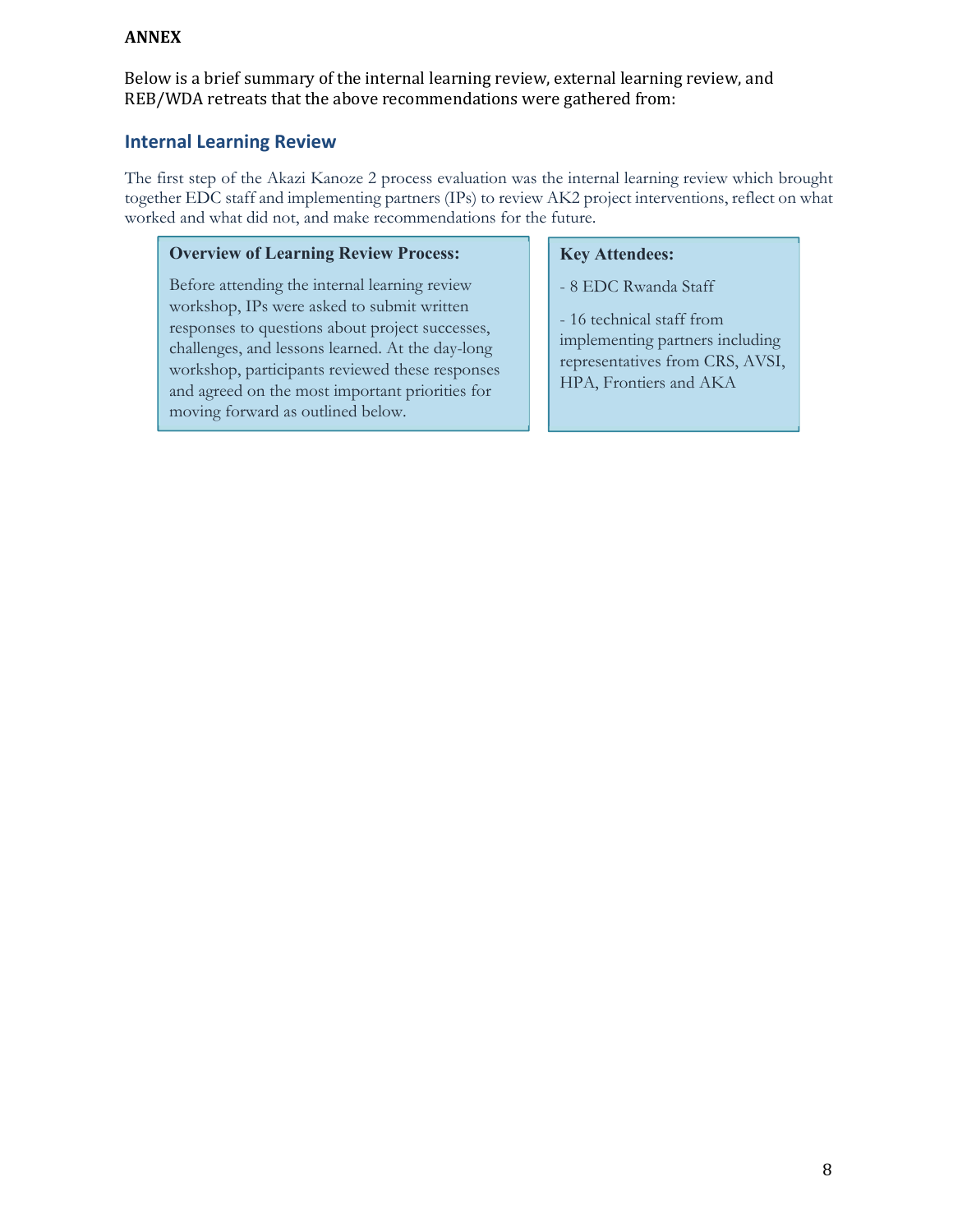|            | <b>Work Readiness</b>                                                                                                                     | <b>School to Work</b><br><b>Transition (STWT)</b>                                                                           | <b>Teacher Capacity</b><br><b>Building</b>                                                | <b>Institutional Capacity</b><br><b>Building and</b><br><b>Partnerships</b>                                                                                                |
|------------|-------------------------------------------------------------------------------------------------------------------------------------------|-----------------------------------------------------------------------------------------------------------------------------|-------------------------------------------------------------------------------------------|----------------------------------------------------------------------------------------------------------------------------------------------------------------------------|
| SUCCESSES  | 1) WR curriculum<br>embedded in REB<br>and WDA curriculum                                                                                 | 1) High student<br>satisfaction with work<br>experience                                                                     | 1) Trained teachers<br>better equipped to<br>teach CBC and<br>learner-centered<br>methods | 1) Engagement of<br>Mayors, Vice Mayors,<br>and District Steering<br>Committees added<br>credibility to project                                                            |
|            | 2) Non-AK2 zone<br>teachers trained on<br><b>WR</b>                                                                                       | 2) Involvement of<br>parents, schools, and<br><b>District Steering</b><br>Committees (DSCs)                                 | 2) Monitoring helped<br>identify and address<br>school-specific<br>challenges             | 2) Involvement of Parent<br><b>Teacher Associations</b><br>(PTAs) and employers in<br>STWT placements and<br>AK2 implementation                                            |
| CHALLENGES | 1) A large number of<br>teachers require<br>training, but there is a<br>limited project scope<br>and budget to<br>sufficiently train them | 1) Insufficient<br>employer engagement<br>(some employers are<br>still hesitant to offer<br>work experience to<br>students) | 1) Lack of strategy to<br>motivate teachers and<br>School Liaison<br>Officers (SLOs)      | 1) Sustainability of<br><b>District Steering</b><br>Committees (DSCs) is a<br>challenge because<br>employers and local<br>government officials are<br>already overburdened |
|            | 2) Insufficient teacher<br>mentoring                                                                                                      | 2) Difficulty finding<br>internships for<br>students that live<br>outside of AK2 zones                                      | 2) Difficult to adapt<br>outreach to meet<br>different school needs                       | 2) Lack of clarity on how<br>to hand the project over<br>to MINEDUC                                                                                                        |

The following are the key successes and challenges faced during AK2 in four key categories as identified by the internal learning review committee:

Based on the successes and challenges seen during the implementation of AK2, the internal learning review committee recommended the following priorities for ensuring the sustainability of work readiness training in Rwanda:

- 1) Improve training and mentoring model
- 2) Gain parent and employer buy-in
- 3) Improve information sharing and District Steering Committees
- 4) Improve strategies of motivating teachers and SLOs
- 5) Solidify transition plans of the project over to REB/WDA

### **External Learning Review**

The second step of the Akazi Kanoze 2 process evaluation was the external learning review, which brought together key school, government and private sector stakeholders to discuss successes and gaps in AK2 implementation as well as recommendations for the future of work readiness under MINEDUC.

#### **Overview of Learning Review Process:**

A day-long workshop with reflective sessions including:

- creating sustainable personas for ideal student, teachers, government representatives, and employers
- identifying gaps in key contributing sectors
- brainstorming recommendations for the project transition

#### **Key Attendees:**

- 5 students and 5 teachers
- from various secondary schools - School administrators from 7 schools
- 3 WDA and 3 REB officials
- 2 Private sector stakeholders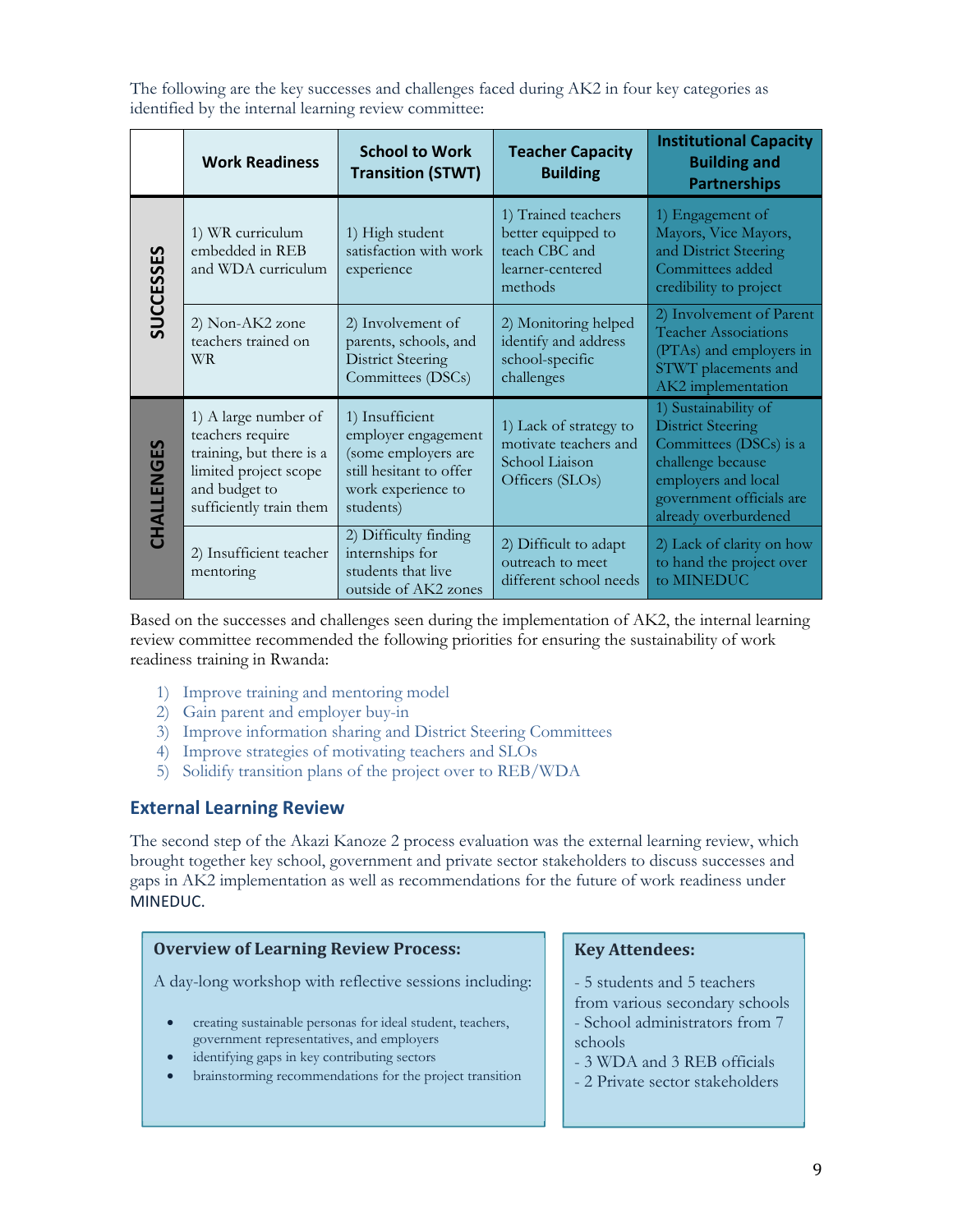In the first activity, attendees were asked to brainstorm what an ideal student, teacher, head teacher (or Dean of Studies), private sector, and REB/WDA official would look like in order to have the best and effective AK2 model moving forward. These sustainable personas speak a lot to what is going to be needed to make sure that each piece of the Akazi Kanoze 2 model functions sustainably with fidelity:

#### **Teacher/Trainer sustainable persona**



#### **Employer sustainable persona**

### An **ideal student**:

- is confident and selfsufficient -works hard in school and his/her own business -knows how to save - has hope for the future

#### An **ideal teacher or GoR lead trainer:**

- is confident and proud to
- be an educator
- is creative, open-minded, resourceful
- a role model for his/her students
- -uses engaging, learner
- centered approach
- "walks the talk" and has
- her own business

#### **Student sustainable persona**



#### **Head teacher sustainable persona**



#### An **ideal employer**:

- has good time management, a customer oriented focus and other
- soft skills

- teaches employees about rules and regulations and answers their questions -ambassador of work readiness, offering work experiences, and guiding youth

#### An **ideal head teacher:**

- has a vision for sustaining AK2
- ensures good delivery of CBC

- is a bridge between students, employers, parents, and community in sustaining WBL and STWT opportunities

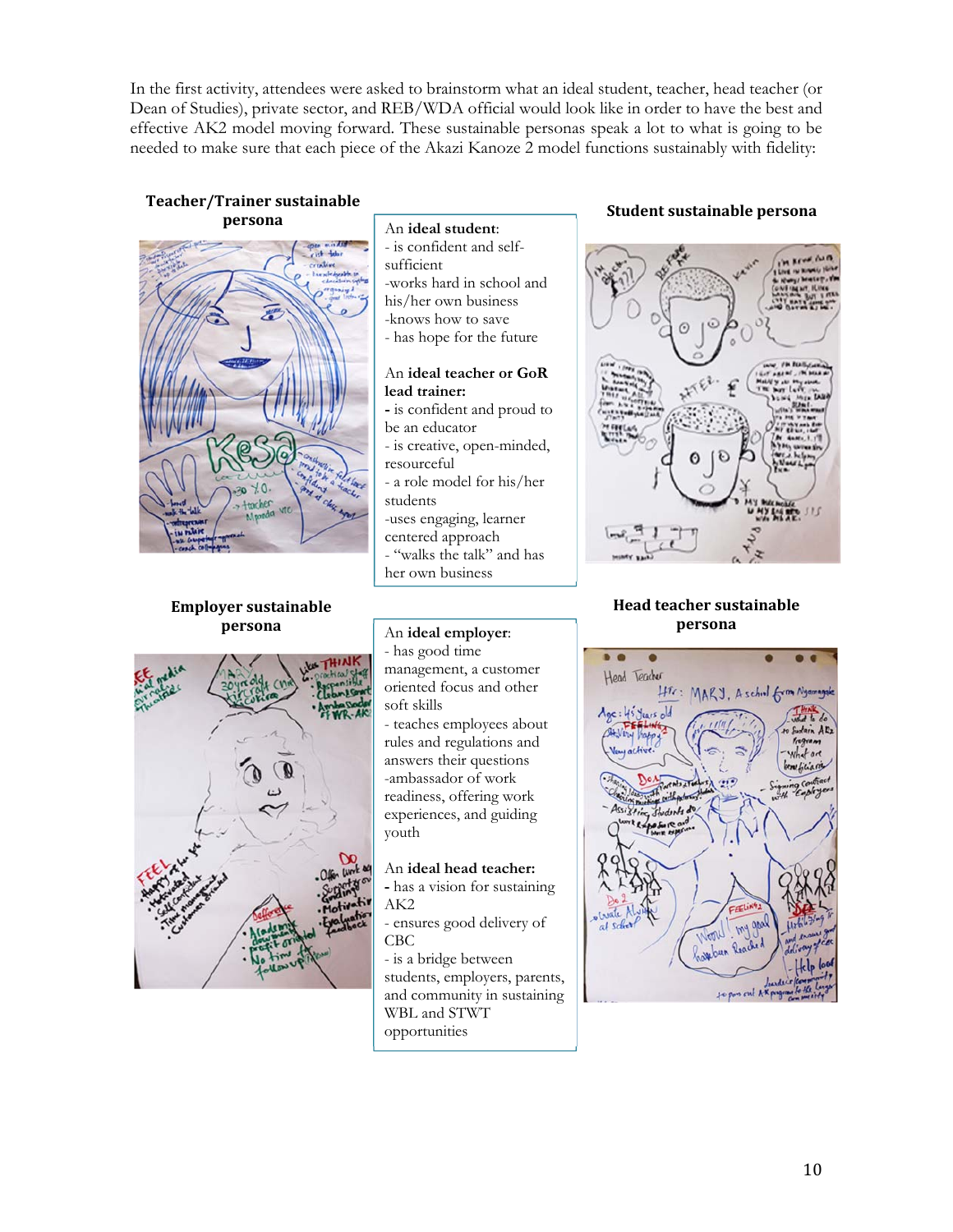However, each group recognized there were significant gaps between where they are now and where the sustainable personas are. Below is a brief summary of the key gaps they identified as well as recommendations on next steps required in order to bridge those gaps.

|                                     | <b>GAPS</b>                                                                                                                     | <b>RECOMMENDATIONS</b>                                                                                                                                   |
|-------------------------------------|---------------------------------------------------------------------------------------------------------------------------------|----------------------------------------------------------------------------------------------------------------------------------------------------------|
| <b>STUDENTS</b>                     | 1) Students need more support to stick to the goals<br>they made                                                                | 1) Youth should be encouraged to follow their<br>passions and talents rather than feeling forced into a<br>career path                                   |
|                                     | 2) Students enjoyed budgeting and saving training<br>but feel they need more reinforcement trainings                            | 2) Parent engagement should be encouraged in<br>helping their children discover their career path and<br>they should be sensitized to WBL and STWT       |
|                                     | 3) Students desire more attention and guidance from<br>their parents particularly in career decisions                           | 3) Institutions should be established that provide<br>small loans to youth                                                                               |
| <b>TEACHERS</b>                     | 1) Work overload leads to an inability to focus on<br>professional development                                                  | 1) Develop comprehensive strategy of incentivizing<br>teachers for participating in AK2 activities                                                       |
|                                     | 2) Teaching is largely not seen as a respected/valued<br>career field which yields teachers that lack passion<br>for their work | 2) Expand and improve School Based In Service<br>Training (SBI) and TOTs                                                                                 |
|                                     | 3) Teachers are lacking in materials (like work<br>readiness manuals.)                                                          | 3) Utilize technology to decrease workload                                                                                                               |
| <b>OR</b><br><b>TEACHER</b><br>HEAD | 1) There is a lack of ownership of the AK2 model by<br>some head teachers                                                       | 1) Encourage head teachers to own the AK2 model.<br>Continuing to track impact of AK2 on students and<br>society will help with this.                    |
|                                     | 2) The time frame of AK2 activities is undefined in<br>school calendars                                                         | 2) Establish alumni networks at a school level                                                                                                           |
|                                     | 3) Some students have lost motivation now that WR<br>is mandatory (now focused on getting marks)                                | 3) Continue developing Work Based Learning (WBL)<br>and linking students to employers                                                                    |
| PRIVATE SECTOR<br><b>EMPLOYER</b>   | 1) Many employers lack soft skills themselves and<br>don't know how to appreciate/identify a good<br>employee                   | 1) Provide business management and internship<br>management trainings                                                                                    |
|                                     | 2) There is a lack of access to job information -<br>particularly for skilled workers living outside of main<br>cities          | 2) Continue to consult employers and assess market<br>needs as soft skills teaching is developed                                                         |
|                                     | 3) There is a lack of internship management skills                                                                              | 3) Create a portal which can bring together key AK2<br>stakeholders: what kind of trainings are offered, what<br>kind of youth will come seek employment |

*For WDA/REB recommendations, see next sections.* 

# **Highlights from REB Retreat**



As a next step of the AK2 process evaluation, EDC Rwanda hosted a retreat with key Rwanda Education Board (REB) officials. The goal of the retreat was to share project accomplishments and discuss the way forward with the embedded work readiness content in the entrepreneurship curriculum, and sustainably scaling school-towork transition through work-based learning and other components of the project that are not yet fully institutionalized.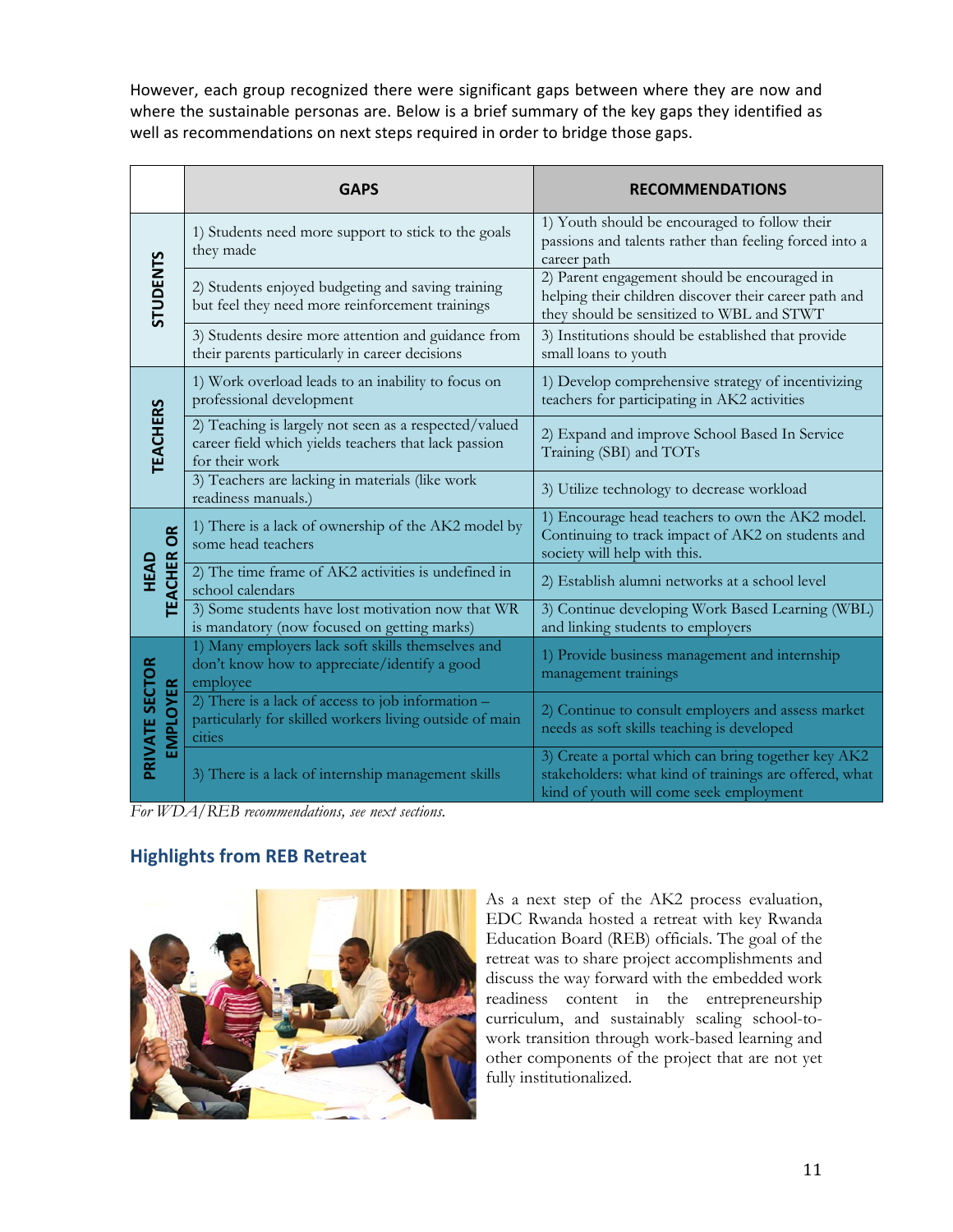| <b>Overview of the Retreat Process:</b>                                                                                                                                                                                                                                                                                     | <b>Key Attendees:</b>                                                                               |
|-----------------------------------------------------------------------------------------------------------------------------------------------------------------------------------------------------------------------------------------------------------------------------------------------------------------------------|-----------------------------------------------------------------------------------------------------|
| The 3 key questions the retreat sought to answer were:                                                                                                                                                                                                                                                                      | - 2 Deputy Director Generals<br>- REB technical staff from                                          |
| What are some key recommendations for the full scale-up and<br>integration of the work readiness curriculum?<br>What are recommendations for scaling and strengthening<br>school-based in service (SBI)?<br>What steps need to be taken by REB to institutionalize the<br>work-based learning component of the AK2 project? | teacher development,<br>curriculum, assessment, and<br><b>ICT</b><br>- 3 EDC staff<br>- 4 AKA staff |

The following are recommendations from REB workshop participants on key priorities to further sustain and scale AK2:

|                                    | <b>KEY RECCOMENDATIONS FROM REB RETREAT</b>                                                                                                                                             |
|------------------------------------|-----------------------------------------------------------------------------------------------------------------------------------------------------------------------------------------|
|                                    | 1) Increase REB capacity to sustain the quality of work started under AK2 and continue school<br>follow-up                                                                              |
| Integration<br>of Work             | 2) Distribute 2 teacher reference manuals in each REB secondary school for the 2018 school year,<br>including securing funds                                                            |
| <b>Readiness</b>                   | 3) Expand the work readiness content training beyond entrepreneurship teachers and make it<br>accessible to all teachers by putting it in the regular training plan                     |
|                                    | 4) Integrate the work readiness content in pre-service entrepreneurship teacher training at the College<br>of Education                                                                 |
| <b>School</b>                      | 1) Develop a standardized SBI package (training materials, monitoring forms) for all Development<br>Partners working in teacher training to use when training on SBI                    |
| <b>Based In-</b><br><b>Service</b> | 2) Integrate SBI into performance contracts of Head Teachers, SEOs, and DD's                                                                                                            |
| <b>Training</b>                    | 3) Establish District Coordination Committees in all 30 districts to reinforce SBI                                                                                                      |
| Work-                              | 1) Approve, adapt, and integrate the work-based learning approach in general education as it is<br>currently extracurricular in REB schools                                             |
| based<br>learning                  | 2) Build the capacity of REB to understand and support the implementation of work-based learning<br>in schools, particularly involving heightened collaboration with the private sector |

# **Highlights from WDA Retreat**

A final element of the AK2 process evaluation was the WDA retreat, which followed a similar process to the REB retreat.

| <b>Overview of the Retreat Process:</b>                  | <b>Key Attendees:</b>        |
|----------------------------------------------------------|------------------------------|
| Like the REB retreat, the three main goals of the WDA    | - Director General           |
| retreat were to identify recommendations on the WDA      | - 1 Deputy Director Generals |
| Work Readiness (Core Module) priorities, suggestions for | - WDA technical staff from   |
| improving in-house training, and discuss if/how to       | training of trainers unit,   |
| integrate work based learning into the national          | curriculum, and examinations |
| curriculum.                                              | - 2 EDC staff                |
|                                                          | -4 AKA staff                 |

The following are recommendations from workshop participants: